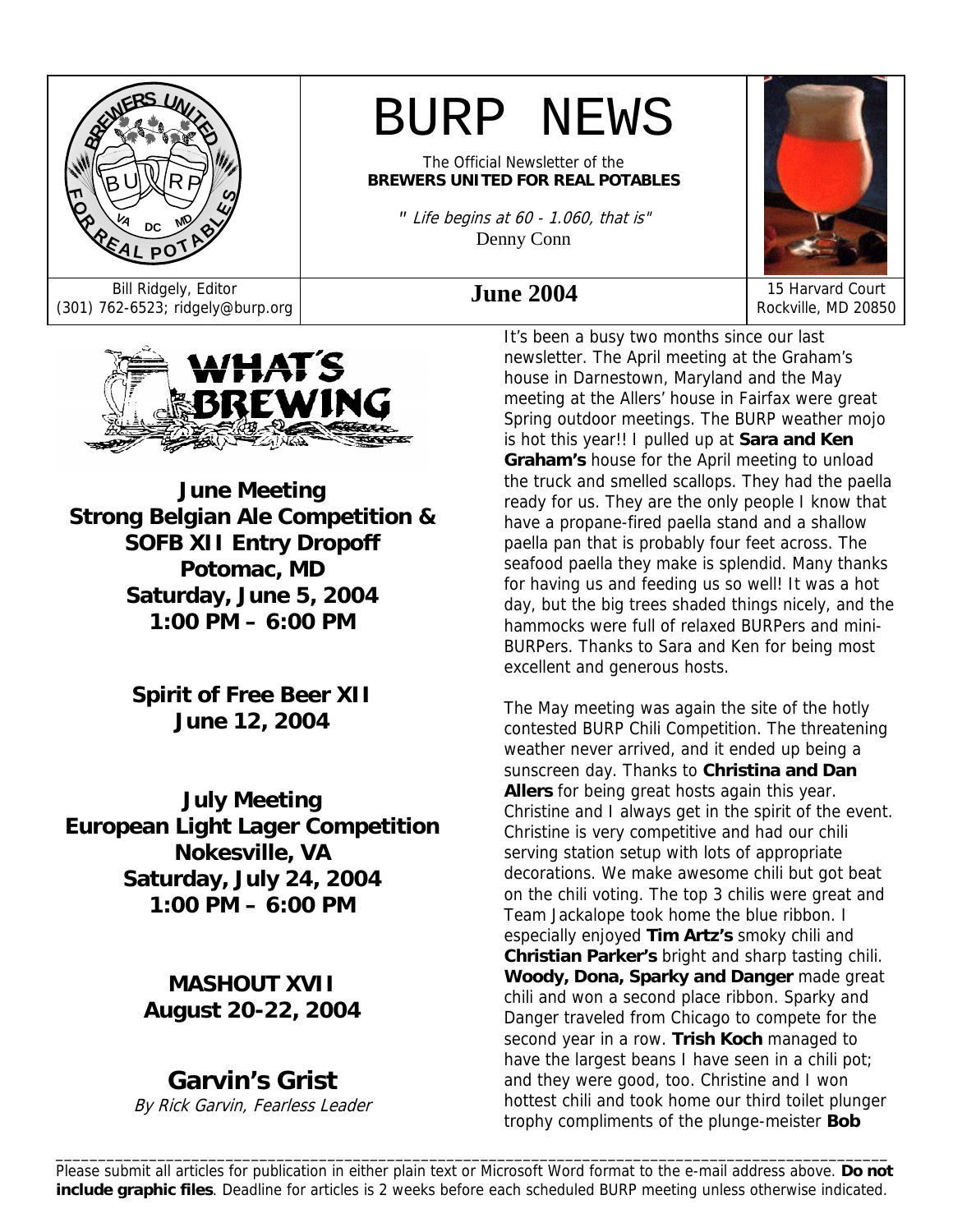BURP News June 2004 Page 2

**Kepler**. Thanks to **John Dittmann** for running the chili contest. The "The Best Beer to go with Chili ®" was Christine and my Frankische Kellerbier for the second year in a row. Last year **Kathy Koch** brewed this with us. This year Kathy made her own Ungespundet-style Kellerbier. The voters seem to prefer the clear, cold and crisp styles with chili. The Best of Show judges at the BUZZ Off contest in West Chester, Pennsylvania agreed. Christine and I took our first BOS ribbon as a brewing team on May 21. Congratulations for BURP ribbon winners in BUZZ Off. BURPers **Cal Perilloux**, **Mel Thompson**, **Ed Bielaus**, and the **Christine Lewis and Rick Garvin** team who collectively took home 11 ribbons!

Our own Spirit of Free Beer homebrew competition is coming up in June. This is a great contest with awesome judges and 12 years of history. The team is doing a great job and I'm looking forward to judging. You can drop off your entries at the June 5<sup>th</sup> BURP meeting at **Rod Rydlun's** house. Thanks to Rod for hosting us. He has a great venue that works out very nicely for checking in the Spirit of Free Beer entries. We are going to need some help from non-judges to get the beers checked in and organized at the Old Dominion Brewing Company on June 6th. Contact the **Dave and Becky Pyle** if you are interested in helping out. This is a working activity, not a drinking one!

MASHOUT is coming in August. This has become a BURP signature event that folks travel from New England, Ohio, and North Carolina to attend. We need to do a good bit of work on Popenoe Mountain to overcome damage from a Winter ice storm. Please pitch in on the scheduled work weekend. Chain saws needed!!

The Spirit of Belgium IV is coming together for January 2005. We worked with the Arlington County, Fairfax County and Washington, DC Convention & Visitors Bureaus to send out an RFP for the venue. Responses are coming in, and it looks like our first choice of the January 14-16 Martin Luther King Day weekend is going to work out. Please contact me if you are interested in joining the organizer team.

**Christine, Elizabeth, Anastasia and I** enjoyed our trip to the Virgin Islands in April for Spring break. We had the opportunity to check out the

brewery on Jost Van Dyke island at Foxy's in the British Virgin Islands. The beers are pretty good for an extract brewery. Especially considering that they have to desalinate seawater because there is no water source on the island. Even better was the steady diet of Foreign Extra Stout. There are 6 or 7 varieties available. Mmmm, good beach beer!

Cheers, Rick

**? ? ? ? ? ? ? ? RYDler** 

Q: BURP is quite fortunate to have many talented published beer writers in its midst. Do you know them?

### **? ? ? ? ? ? ? ?**



### **12th Annual Spirit of Free Beer**

By Dave and Becky Pyle, SOFB-XII Organizers

The last day to enter your beers for Spirit of Free Beer 2004 will June 5<sup>th</sup> at our monthly BURP Meeting at **Rod Rydlun's** house in Potomac, Maryland. We are expecting a flood of entries, and **Mark Hogenmiller** along with the **Pyles** will be set up and ready for registration when you arrive. Remember your first entry is \$6.00, and all subsequent entries are \$5.00 each.

The feedback you will receive from our many experienced BJCP Judges is priceless.

BURP has the best prizes in the country which is a terrific reason to enter. **Rob Hanson**, our prize coordinator, has a wonderful array of prizes in store for us.

Confirmed Sponsors to date include:

 **All About Beer Magazine \*AHA \* Anchor Brewing**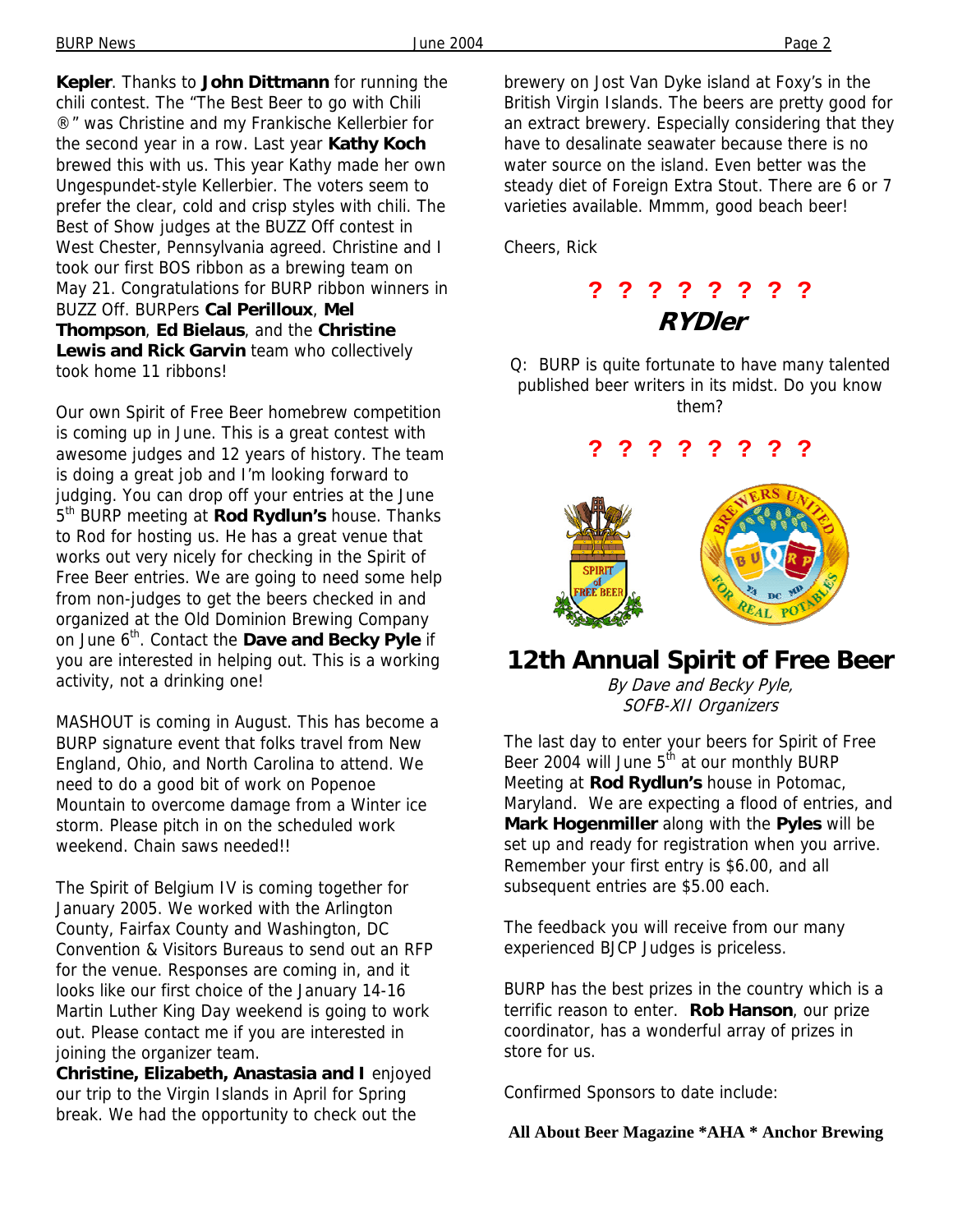**Company \* Beer, Beer and More Beer \* Brewers Alley \* Briess Malting Company \* Cairo Wine and Liquor \* California Concentrate Company \* Cargill Malt - Specialty Products Group \* Crosby and Baker \* Deschutes Brewery \* \* The Flying Barrel \* Franklin's Restaurant, Brewery and General Store \* Harpoon Brewery \* HopUnion USA, Inc. \* Jay's Brewing Supplies\* Koch's Koncepts \* Magic Hat Brewing Company \* Mid-Atlantic Brewing News \* MD HomeBrew \* New Belgium Brewing Company \* Old Dominion Brewing Company \* The Olde Heurich Brewing Company \* ProMash \* Rock Bottom Brewery Bethesda \* Rogue Ales \* SABCO Industries \* Sierra Nevada Restaurant and Brewery \* Summit Station Restaurant and Brewery \* Sweetwater Tavern \* Toledo Metal Spinning \* Troegs Brewing Company and General Store \*** 

**Victory Brewing Company** 

For full details and registration forms, visit the SOFB website at:

http://www.burp.org/events/sofb/2004/.

Good luck and Cheers, Dave & Becky

### **Minister of Culture Corner**

By Mel Thompson & Dave Pyle, Co-Ministers of Culture

#### **Club Competition Schedule**

**June - Strong Belgian Ales**, BJCP category 18. This category includes dubbels, tripels, strong golden and strong dark ales. The competition will be held "off-line" (further details at the end of this article). Results will be posted to BURPlist following the competition.

**July - European Pale Lagers**, BJCP category 2. Includes Bohemian Pilsner, North German Pilsner, Dortmunder Export and Muenchner Helles. Last year **Bill Ridgely** and **Wendy Aaronson** made the best Bohemian pils I have ever tasted, and Bill is providing an article (which should be entitled: "From the Master") this month on these difficult to make styles.

#### **August - Clone Beer Competition at Mashout**.

Brooklyn Brown Ale. Maybe Garrett Oliver, head brewer at Brooklyn Brewery will come to Mashout and judge the entries. This is typically a team brew (2 or more brewers) and, especially since it is at Mashout, kegs are requested.

**Septembeer – Oktobeerfest Civil War**. Team brew Maryland/DC versus Virginia. There is still time to brew a BJCP category 9 Vienna or Maertzen.

#### **Octobeer – India Pale Ale and Imperial IPA**.

BJCP category 7, IPA and new (soon to be adopted) category, Imperial IPA. Guidelines for the IIPA or IPA² will be in next month's newsletter.

#### **Competition results:**

**April – Big Beers**. **Andy Anderson** nearly pulled off a sweep in the April big beer competition. His American Barleywine and English Barleywine went 1-2 and only the exceptional Old Ale of **Bill and Christie Newman** in 3rd place kept Andy from garnering all the ribbons. Five beers went forward to the Best of Show round, and four of them were Andy's! This brewer certainly knows how to brew monster beers! Now if he will only bring a keg or two to BURP meetings to share …

**The Best Beer to go with Chili** competition brought out some really delicious thirst quenchers to compliment the homemade chilis made and shared by BURP cooks. Third place went to the wonderful Helles of **Bob and Betsy Kepler**; second place was an uncommon California Common made by the brewing team of **Steve Marler, Pat and Janet Crowe and Colleen and Tom Cannon**; and first place, for the second year in a row, went to **Rick Garvin** and **Christine Lewis** for their tasty Kellerbier.

**HOT OFF THE PRESS**! The Kellerbier of Garvin and Lewis takes Best of Show at the BUZZOFF!!!!! BURPers **Calvin Perilloux**, **Ed Beilaus** and **Mel Thompson** also won medals at the BUZZOFF held May 22 in West Chester, PA. There were 212 entries. Excellent food, excellent beer and very competent judging.

#### **June BURP Competition to be Off-Line**

Due to the potential conflict with entering beers for SOFB, and because offline judging is so much fun,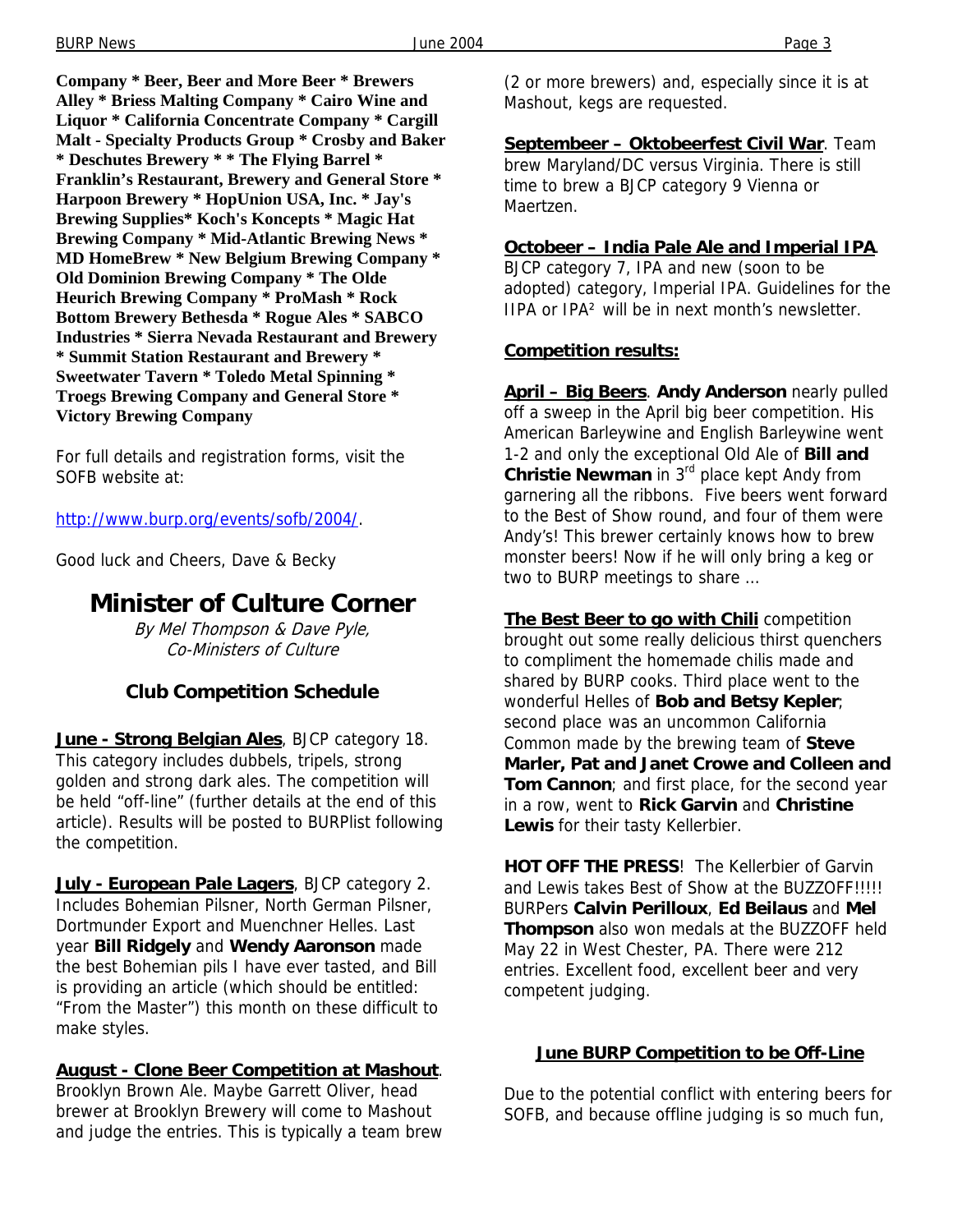we have decided to hold the June Strong Belgian Ale Competition on Sunday June 6 at the home of **Bill Ridgely** and **Wendy Aaronson**. Judging will commence at 1:00 PM. Entries will be collected at the BURP meeting on Saturday June 5 until 4:00 PM by **Bill Ridgely**. Please print the brewer's name and the category style name and number (e.g. Dubbel 18A, Tripel 18B, Strong Golden 18C, Strong Dark 18D) rubber banded to each of two bottles per entry. If you wish to judge, email me at: thompson.mel@att.net. We need several judges experienced with Strong Belgian ales; however, novices are welcome.



## **BURP 2004 Chili Competition 1st Place Jackalope Chili**

From "Team Jackalope"

#### **Ingredients:**

3 # Top Sirloin 2 # Hot Italian Sausage 2 # Mild Italian Sausage 1 # Smoked Venison Steak 7 pieces Ox Tail Olive Oil 11 cloves garlic Two 12 oz cans diced tomatoes Six 6 oz cans tomato sauce 3 oz Mole Sauce Two cans beef broth Two cans pinto beans Two cans black beans One white or Vidalia onion One can chipotle in adobo sauce Two dried chipotle chilies One half habanero pepper One or two other various chilies (could be jalapeno, serrano, red hot, or any other fairly hot chilies) Cumin Chili Powder Several types of Chipotle powder Cayenne Pepper Cinnamon powder

Curry Powder Bay Leaf A couple of dried chilies

#### **For the Spice Pot:**

\* Some non-hoppy but flavorful beer ((for this chili, we used two bottles of **Steve Marlers** Old Ale)

- \* Two packages powdered chicken broth
- \* Two packages powdered beef broth
- \* One-half teaspoon white pepper
- \* Two teaspoons Mexican oregano
- \* One tablespoon cayenne pepper
- \* A squirt or two of Rooster Sauce

\* Any variety of hot sauces you have lying around. (At least one or two should be habanero sauces). \* The sauce only from the Chipotles in Adobo sauce

#### **Directions:**

Smoke the Top Sirloin in a tabletop smoker for 20 minutes. Once cooled, dice the sirloin into fairly small cubes. Cook the sausage thoroughly in a large frying pan. Peel and chop into very small pieces the garlic. In about ¼ cup of olive oil, brown the diced, smoked top sirloin with the ground garlic and ox tails in the chili pot.

In a saucepan, mix the Spice Pot ingredients. Allow to simmer for at least 15 minutes.

In a blender, liquify one can (drained) pinto beans, one onion, and two peppers from the chipotle adobo sauce. Reserve the sauce. It helps to add a little liquid to the blender to get it all liquified.

Add the cooked sausage and smoked venison to the browned brisket and garlic in the chili pot. Add the contents of the spice pot. Add the canned tomatoes, the tomato sauce, the two cans of beef broth, the sauce from the chipotle adobo and the liquified beans/onion.

Simmer for one half hour.

Add 3 tablespoons of chili powder, one tablespoon cumin, a dash of cinnamon, a dash of curry and one bay leaf. Simmer for one hour.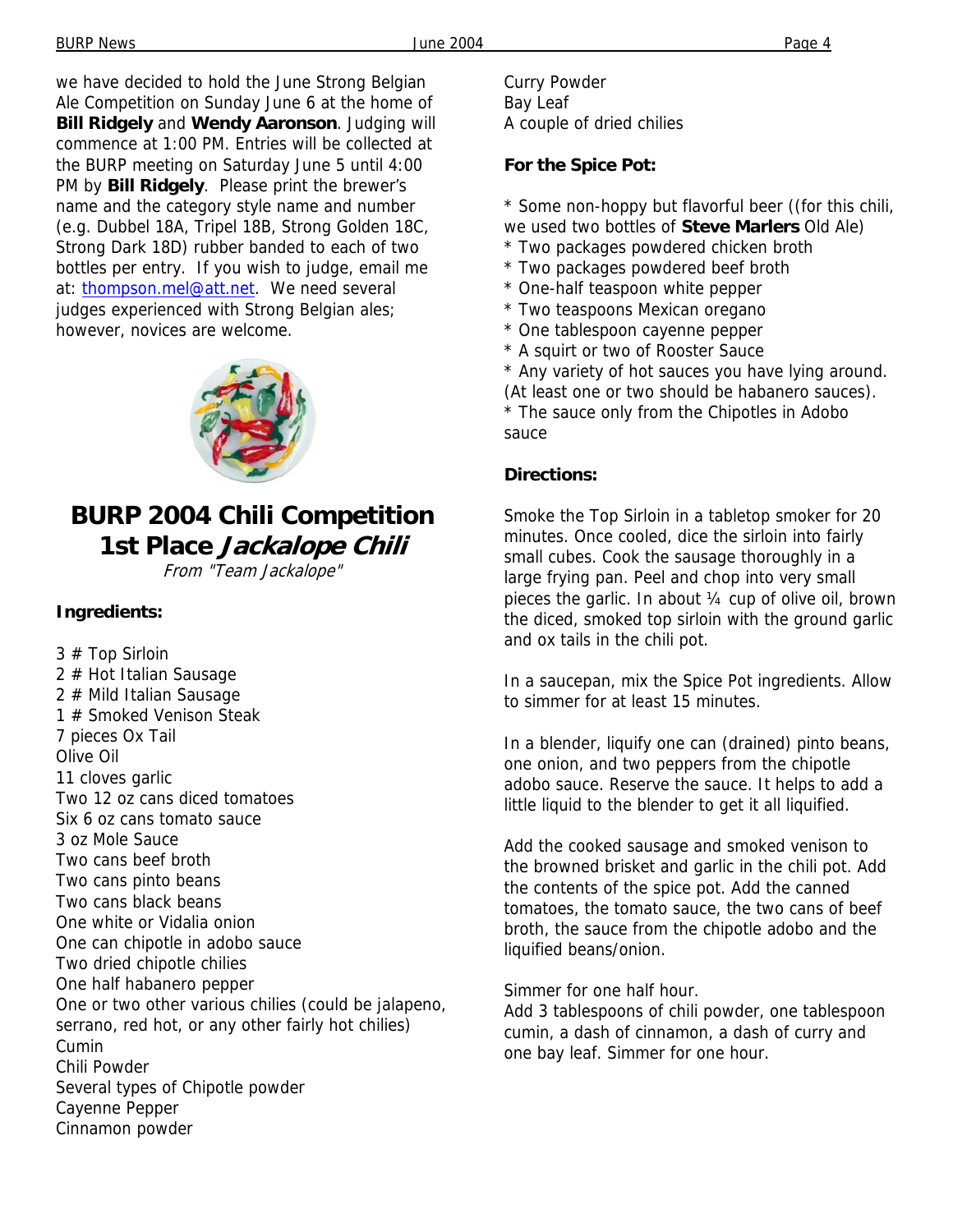Finely dice the peppers. The dried chipotles should be ground into very small pieces. Add to the chili pot along with two or three whole chipotle chilies.

Add two cans black beans (drained) and one can pinto beans (also drained).

Throw in a couple of whole dried peppers for effect.

Simmer for 30 minutes. Add two tablespoons cumin. Adjust heat (spiciness) with cayenne pepper. Simmer for 30 more minutes and just before serving, throw in some chopped cilantro.

### **Announcing the 9th Annual Amateur Homebrew Competition**

Montgomery County Agricultural Fair August 7, 2004 Gaithersburg, Maryland

This annual competition is open to all homebrewers and is sanctioned by the American Homebrewers Association and the Beer Judge Certification Program. Entries will be judged on Saturday, August 7. This judging will be closed to the public.

BEST OF SHOW Judging will be is open to the public and held on the Fairgrounds on Saturday, August 14, 2004.

Check out the Gaithersburg Area Brewers Society (GABS) webpage at http://g\_a\_b\_s.tripod.com/ for details and entry forms.

Judges, stewards and volunteers are also needed – please consider signing up!

## **July Club Competition – European Light Lagers**

(BJCP Category 2) By Bill Ridgely, BURP Inkslinger

Ah, summer! What better way to beat the heat and humidity than with a nice, crisp European light lager. These beers are "lawn mower" beers in the finest sense – medium alcohol with complex floral

hoppiness and the clean finish common to the lager style.

The July BURP competition will feature the four sub-styles currently part of BJCP Category 2 – Bohemian Pilsner, Northern German Pilsner, Dortmunder Export, and Muenchner Helles. The new draft BJCP guidelines create two new categories, Light Lager (Cat 1) and Pilsner (Cat 2), and divide the sub-styles accordingly. Since these new guidelines have not yet been adopted by the BJCP board, they will not be in effect for BURP's remaining 2004 competitions.

Prior to the isolation of bottom-fermenting yeast strains from mixed yeasts in the mid-19th century, most European beers were darker in color and relatively cloudy. German brewers Anton Dreher of Vienna and Gabriel Sedlmayr of Munich collaborated in the discovery of the new strain and brewed the first true bottom-fermenting beers in 1841. Dreher focused on the production of an amber lager and Sedlmayr a darker version, but when a pot of the new yeast was smuggled into Pilsen by a Bavarian monk in 1842, an entirely new style of beer was created that looked great in the new mass-produced clear glassware appearing on the scene. Pilsen-style beer used lightly kilned Moravian malt, spicy Saaz hops, and extremely soft local water, resulting in a very pale, highly bittered beer. Lagering (cold conditioning) settled out solids, smoothed and rounded the flavors, and made the new beer style crystal clear. It wasn't long before pilsner beer became the premier beer style throughout the world. The Germans adapted the style using their own noble hop varieties and water with a higher sulfate content, resulting in a drier beer with a more lingering bitterness. The German cities of Dortmund and Munich developed their own styles, unique in their way but designed to compete with the pilsner style. Dortmund beers were brewed to somewhat higher starting gravities, and lower hopping levels allowed the underlying maltiness to assume more prominence. Muenchner beers (created by Sedlmayr in 1895) also emphasized the malt backbone but were brewed to gravities similar to Bohemian pilsners. Over 90% of all beers currently sold commercially are descendents of these styles, and while many are mere ghosts of the originals, the microbrew movement in the U.S. and elsewhere (along with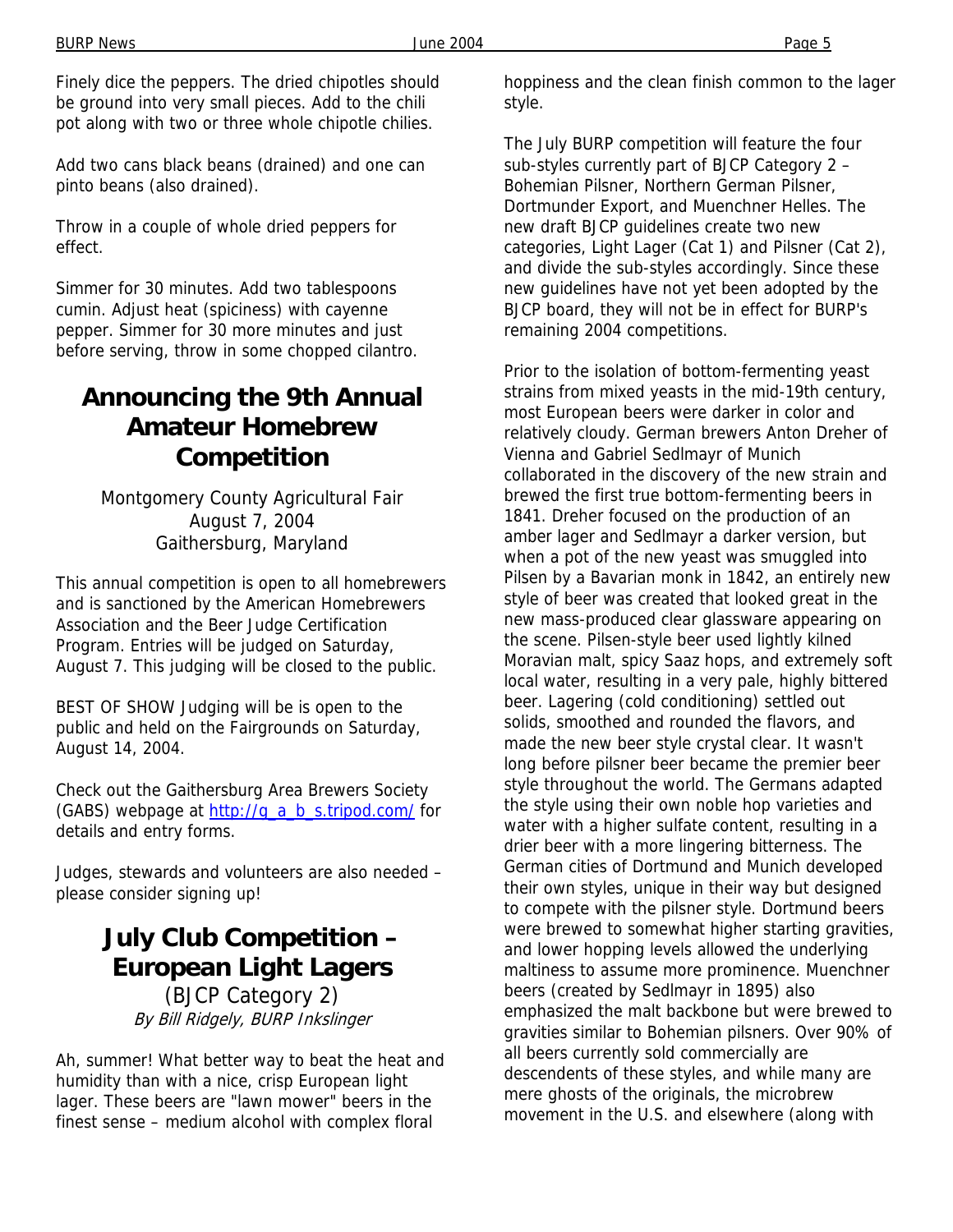homebrewers determined to recreate the original styles) have brought about a resurgence. Many excellent examples are now available, both from the original regions and from elsewhere.

Here are the current BJCP guidelines for the styles:

| European<br>Light<br>Lager | <b>OG</b> | FG       | ABV%        | <b>IBU</b> | <b>SRM</b> |
|----------------------------|-----------|----------|-------------|------------|------------|
| <b>Bohemian</b><br>Pilsner | 1.044-56  | 1.013-17 | $4.0 - 5.3$ | $35 - 45$  | $3-5$      |
| N. German<br>Pilsner       | 1.044-50  | 1.008-13 | $4.4 - 5.2$ | $25 - 45$  | $2 - 4$    |
| Dortmunder<br>Export       | 1.048-60  | 1.010-15 | $4.8 - 6.0$ | 23-30      | $4-6$      |
| Muenchner<br><b>Helles</b> | 1.044-55  | 1.012-17 | $4.5 - 5.5$ | 18-25      | $3 - 5$    |

#### **2A. Bohemian Pilsner**

**Aroma**: Rich with a complex malt and a spicy, floral, Saaz hop bouquet. Moderate diacetyl acceptable. **Appearance**: Light gold to deep copper-gold, clear, with a dense, creamy white head.

**Flavor**: Rich, complex maltiness combined with pronounced soft, rounded bitterness and flavor from Saaz hops. Moderate diacetyl acceptable. Bitterness is prominent but never harsh, and does not linger. The aftertaste is balanced between malt and hops. Clean, no fruitiness or esters.

**Mouthfeel**: Medium-bodied, medium carbonation. **Overall Impression**: Crisp, complex and well-rounded, yet refreshing.

**History**: First brewed in 1842, this style was the original clear, light-colored beer.

**Comments**: Uses Moravian malted barley and a decoction mash for rich, malt character. Saaz hops and low sulfate, low carbonate water provide a distinctively soft, rounded hop profile.

**Ingredients**: Low sulfate and low carbonate water, Saaz hops, Moravian malted barley.

**Commercial Examples**: Pilsner Urquell, Gambrinus Pilsner, Budweiser Budvar, Staropramen.

#### **2B. Northern German Pilsner**

**Aroma**: May feature grain and distinctive, flowery, noble hops. Clean, no fruitiness or esters.

**Appearance**: Straw to medium gold, clear, with a creamy white head.

**Flavor**: Crisp, dry and bitter. Maltiness is low, although some grainy flavors and slight sweetness are acceptable. Hop bitterness dominates taste and continues through the finish and lingers into the aftertaste. Hop flavor can range from low to high but should only be derived from German noble hops. Clean, no fruitiness or esters.

**Mouthfeel**: Light to medium body, medium to high carbonation.

**Overall Impression**: Crisp, clean, refreshing beer that prominently features noble German hop bitterness accentuated by sulfates in the water. **History**: A copy of Bohemian Pilsner adapted to brewing

conditions in Northern and Central Germany. **Comments**: Drier than Bohemian Pilsner with a bitterness that tends to linger more in the aftertaste due to higher attenuation and higher-sulfate water. **Ingredients**: Pilsner malt, German hop varieties (especially noble varieties for taste and aroma), medium sulfate water.

**Commercial Examples**: Bitburger, Kulmbacher Moenchshof Pils, Jever Pils, Holsten Pils, Paulaner Premium Lager.

#### **2C. Dortmunder Export**

**Aroma**: Low to medium German or Czech hop aroma. Malt aroma is moderate.

**Appearance**: Light gold to medium gold, clear with a noticeable white head.

**Flavor**: Neither malt nor hops are distinctive, but both are in good balance with a touch of sweetness, providing a smooth yet crisply refreshing beer. Balance continues through the finish and the hop bitterness lingers in aftertaste. Clean, no fruitiness or esters.

**Mouthfeel**: Medium body, medium carbonation.

**Overall Impression**: Balance is the hallmark of this style.

**History**: A style indigenous to the Dortmund industrial region, Export has been on the decline in Germany in recent years.

**Comments**: Brewed to a slightly higher starting gravity than other light lagers, providing a firm malty body and underlying maltiness to complement the sulfateaccentuated hop bitterness.

**Ingredients**: High sulfate water, German or Czech hops, Pilsner malt.

**Commercial Examples**: DAB Export, Dortmunder Union Export, Kronen Export, Saratoga Lager.

#### **2D. Muenchner Helles**

**Aroma**: Grain and malt aromas predominate. May also have a very light hop aroma.

**Appearance**: Medium to deep gold, clear, with a creamy white head.

**Flavor**: Slightly sweet, malty profile. Grain and malt flavors predominate, with just enough hop bitterness to balance. Very slight hop flavor acceptable. Finish and aftertaste remain malty. Clean, no fruitiness or esters.

**Mouthfeel**: Medium body, medium carbonation, smooth maltiness with no trace of astringency.

**Overall Impression**: Characterized by rounded maltiness without heaviness.

**History**: Created in Munich in 1895 at the Spaten brewery by Gabriel Sedlmayr to compete with Pilsnerstyle beers.

**Comments**: Unlike Pilsner but like its cousin, Munchner Dunkel, Helles is a malt-accentuated beer that is not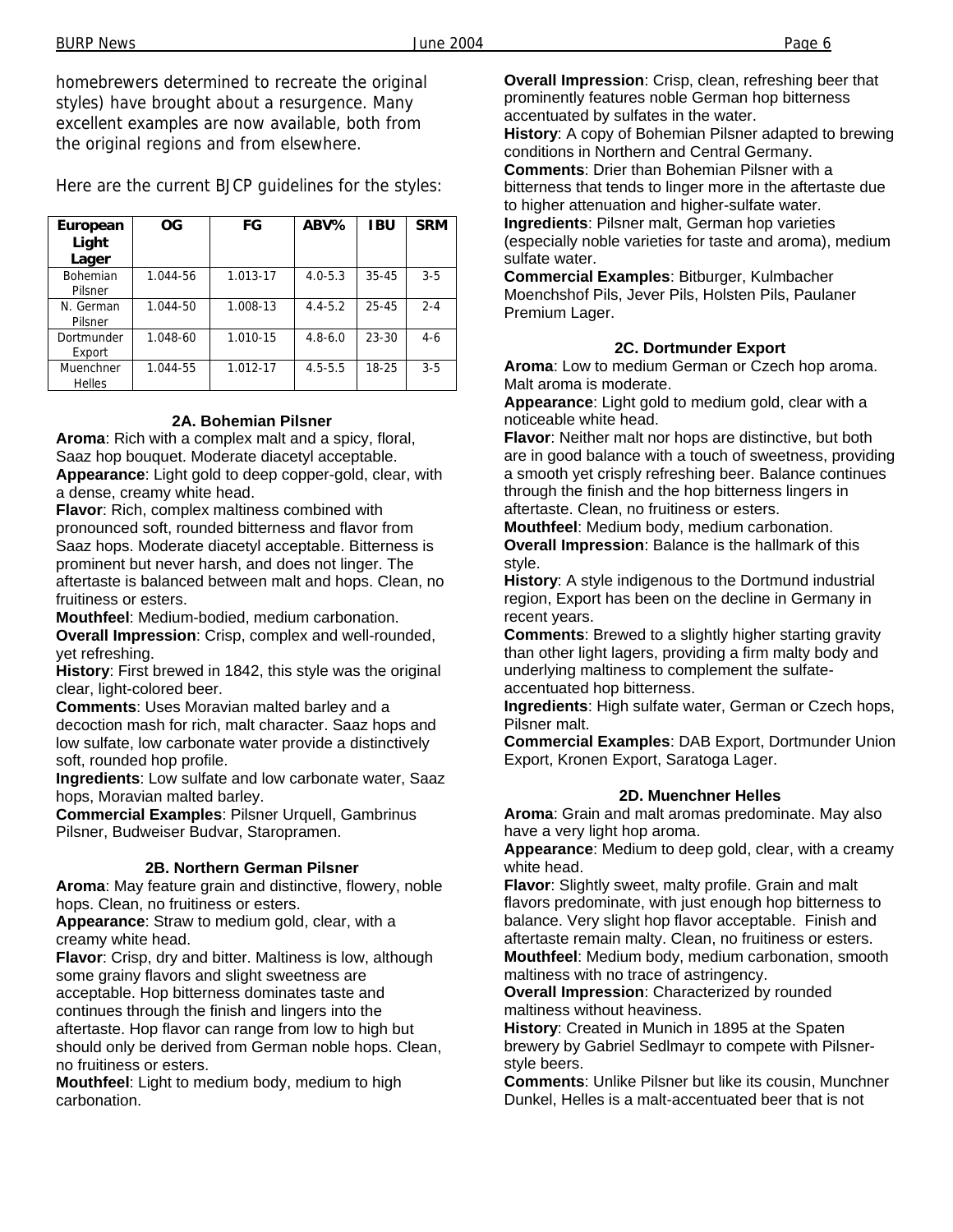Here is a recipe for a Bohemian Pilsner that Wendy and I have been brewing for several years. It has taken first place awards in SOFB and other competitions, and it shows that a good pilsner can be brewed without going to the trouble of decocting (only truly required when using undermodified malts). The pale malt helps with conversion, and the pale and Munich malts together give the beer the slightly darker color and complexity common to Bohemian pilsners. The carapils increases body and helps head retention:

#### For 10 Gallons:

10 lbs Belgian or German pilsner malt 10 lbs English pale malt 1 lb Munich malt 1 lb Carapils malt

All hops are whole Saaz, 3.9% alpha acid: 1 oz first wort hops 2 oz @ 60 minutes 2 oz  $\omega$  45 minutes 1 oz @ 30 minutes 1 oz  $@$  15 minutes 1 oz @ 5 minutes Total IBU: 42

Single step infusion mash at 155 degrees F for one hour. Boil time 1 ½ hours. Chill and pitch yeast at 55 degrees F. Ferment 3 days at 55 degrees F, then gradually bring temp down to 48 degrees F for 10 days. Rack and ferment 10 more days at 48 degrees F, then gradually bring temp down to 31 degrees F. Lager at 31 degrees F for as long as possible (1 to 2 months optimum).

Yeast – White Labs WLP 830 German Lager (great yeast for nearly all lager beers)  $OG - 1.053$  $FG - 1.012$ 

### **BURP Enlightenment Corner**

By Wendy Aaronson, Minister of Enlightenment

June Meeting – Tweeking It: Another brewer has stepped up to the plate with a beer for us to evaluate at the June meeting. I think this is going to be a challenge, because this brewer consistently wins competitions. However, you be the judge. Briefly, the session works as follows. The first part of the exercise will be to taste and describe a homebrew without any specific reference to the style; however, as part of the exercise, you will decide which style it best fits. The second part of the exercise will be to evaluate the same beer after tasting a couple of representative commercial examples. As part of the evaluation, we will discuss the recipe and provide the brewer with constructive comments to improve overall impression or to win a competition. We will start promptly at 1:00 PM.

## **BURP 10 and 20 Years Ago**

Compiled By Bill Ridgely

#### **20 Years Ago, Jun 1984**

In June, BURPers (still mostly Marylanders at that time) crossed the Potomac to meet at the home of **Joel Spencer** in Falls Church. Part of the purpose was to attract Virginia homebrewers who had expressed interest in the club but had balked at making the trek to Maryland for the monthly meetings. Joel, one of the club's earliest all-grain brewers, put on a mashing and sparging demonstration while discussions ensued on the possibility of starting a "NOVA" chapter of the club. While this never came to fruition, an independent group of VA brewers eventually started a club called the "Brewers Assn of Northern VA" (BANOVA). This group met for several years in the early 90's before disbanding.

#### **10 Years Ago, Jun 1994**

The June 1994 BURP meeting was held at the Coast Guard Telecommunications & Info Systems Command in Alexandria, VA. Arriving BURPers were to tell the gate guard that they were there for Chief Warrant Officer **Charlie Gow's** "wetting down" at the picnic ground. This was an old Coast Guard tradition where beer was poured over the insignia of a newly promoted officer. In modern times, the tradition had turned into more of a keg party, and several wonderful kegs were provided, including Great Lakes Dortmunder and DeGroen's Weizen.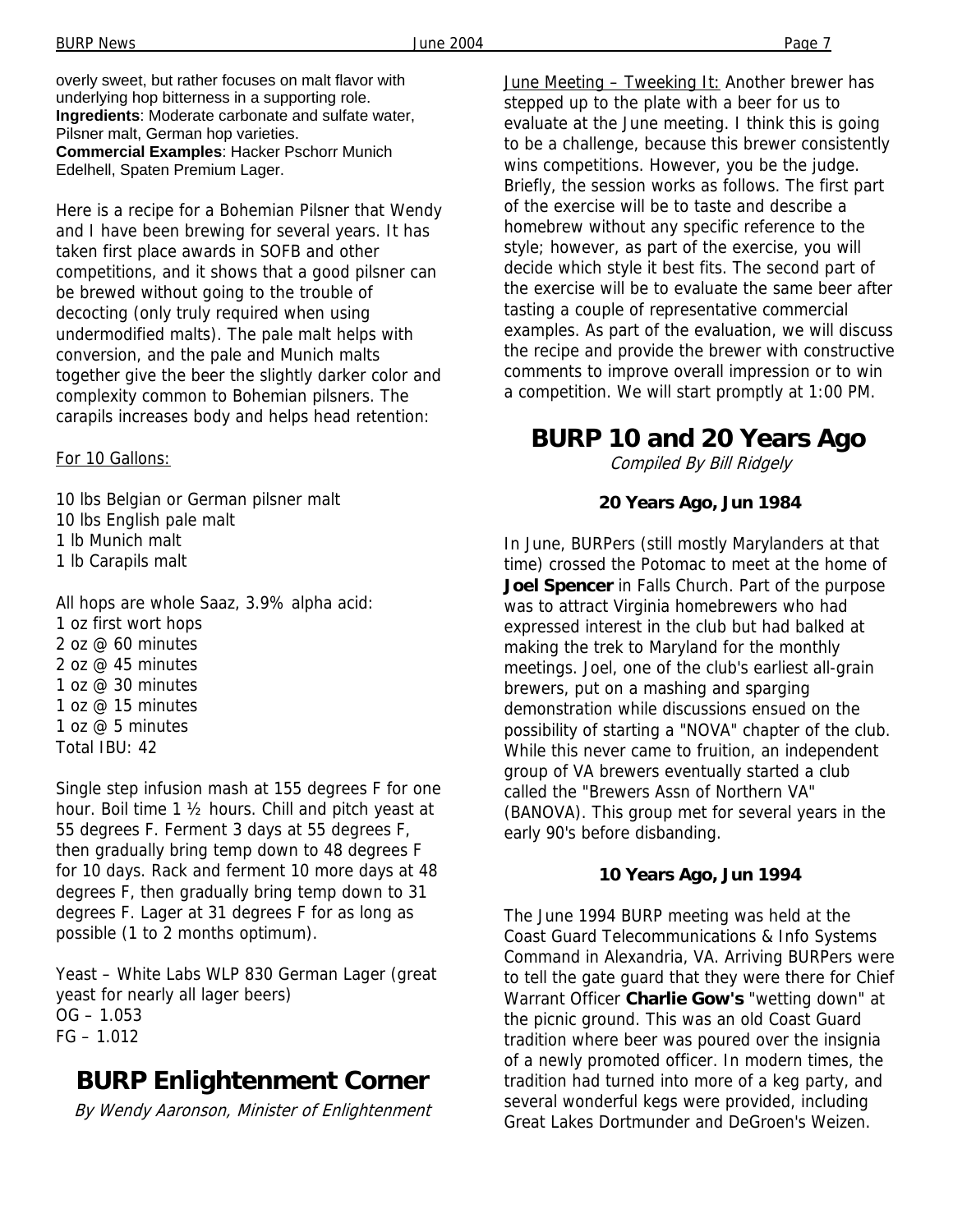What those in attendance were to discover, though, was an entirely new meaning to "wetting down". A tremendous thunderstorm, complete with lightning, hail, and torrential rain, struck just as the beers were being set up for the "I am curious yellow" beer competition. By the time the sun returned 45 minutes later, the competition beers were undrinkable, and most in attendance were well wetted. At least the raffle went off as planned, and BURPers got their fill of grilled burgers, wursts, and other goodies before the skies opened.

More highlights from the May-June mega-issue of the BURP News – the announcement by **Phil Seitz** of his first Belgian beer judging class followed by the first Spirit of Belgium homebrew competition (to be held in November 1994); **Jim Dorsch's** exchange of letters with August Busch III regarding attempts by Anheuser-Busch to acquire a minority stake in Budvar N.P., producer of Budweiser Budvar; the first installment of **Tim Weil's** 3-part series on pub crawling in England for two months; and **Delano Dugarm's** article on local minor league baseball teams and the beers served at their stadiums. Highlights from the monthly **Jim Dorsch** "Whole BURP Catalog" included an announcement of the opening of several airport beer bars (including two Old Dominion bars at Dulles), the evolution of John Hansell's On Tap magazine into the more expansive Malt Advocate, and the arrival of the first Brew on Premise (BOP) facilities in the U.S. from Canada (the first opened in Hermosa Beach, CA in July 1993).

### **? ? ? ? ? ? ? ?**

### **Answer to June RYDler:**

A. Seek 'em out; grow this list ... Wendy Aaronson, Ralph Bucca, Jim Busch, Tom Cizauskas, Chuck Cook (New Member), Guido Deboeck, A.J. Delange, Jim Dorsch, Greg Kitsock, Bill Ridgely, Ben Schwalb, Phil Sides, Martin Wooster

**? ? ? ? ? ? ? ?** 



### **Winetime 2004 Announcement**

Chesbayvu Vineyard proudly invites all to my annual handcrafted wine tasting event at the vineyard on Saturday July 3 starting at 1:00 PM. There will be a variety of wines to try from recent vintages including grapes from the Maryland experimental vineyard in Largo, Md. Weather permitting, we will take a late afternoon trip to the bay. Other winemakers are encouraged to bring their own to add to the tasting. Please come and join us. For more info, contact Ralph Bucca, 410- 414-3209 or e-mail chesbayvu@backpacker.com.

**Directions to Winetime 2004:** From the Beltway, take Exit 11-S (Route 4). Go 28 miles to Rt. 263, Plum Point Rd. Turn left, and proceed about 5 miles. Go straight through the intersection with Route 261. Continue 1.7 miles to Wilson Road and turn right. Go 1/2 mile to Paul Hance Road. Turn left and go to the 4th house on left (4720 Paul Hance Rd).

## **Get Ready for MASHOUT 2004!**

The 17th Annual **Mid-Atlantic States Homebrewers Campout** (MASHOUT) will once again be held on Popenoe's Mountain in beautiful Rocky Gap, MD on August 20-22. Get ready for one of the biggest outdoor gatherings of homebrewers in the country. As always, BURP will sponsor a Saturday night barbecue dinner (with MASHOUT attendees contributing side dishes) and a Sunday morning pancake breakfast.

The MASHOUT site was unfortunately damaged extensively during a winter ice storm, and there is considerable work to be done to restore electricity to the barn. As a result, plans are on hold regarding a band for this year's event until completion of a work weekend to finish clearing the